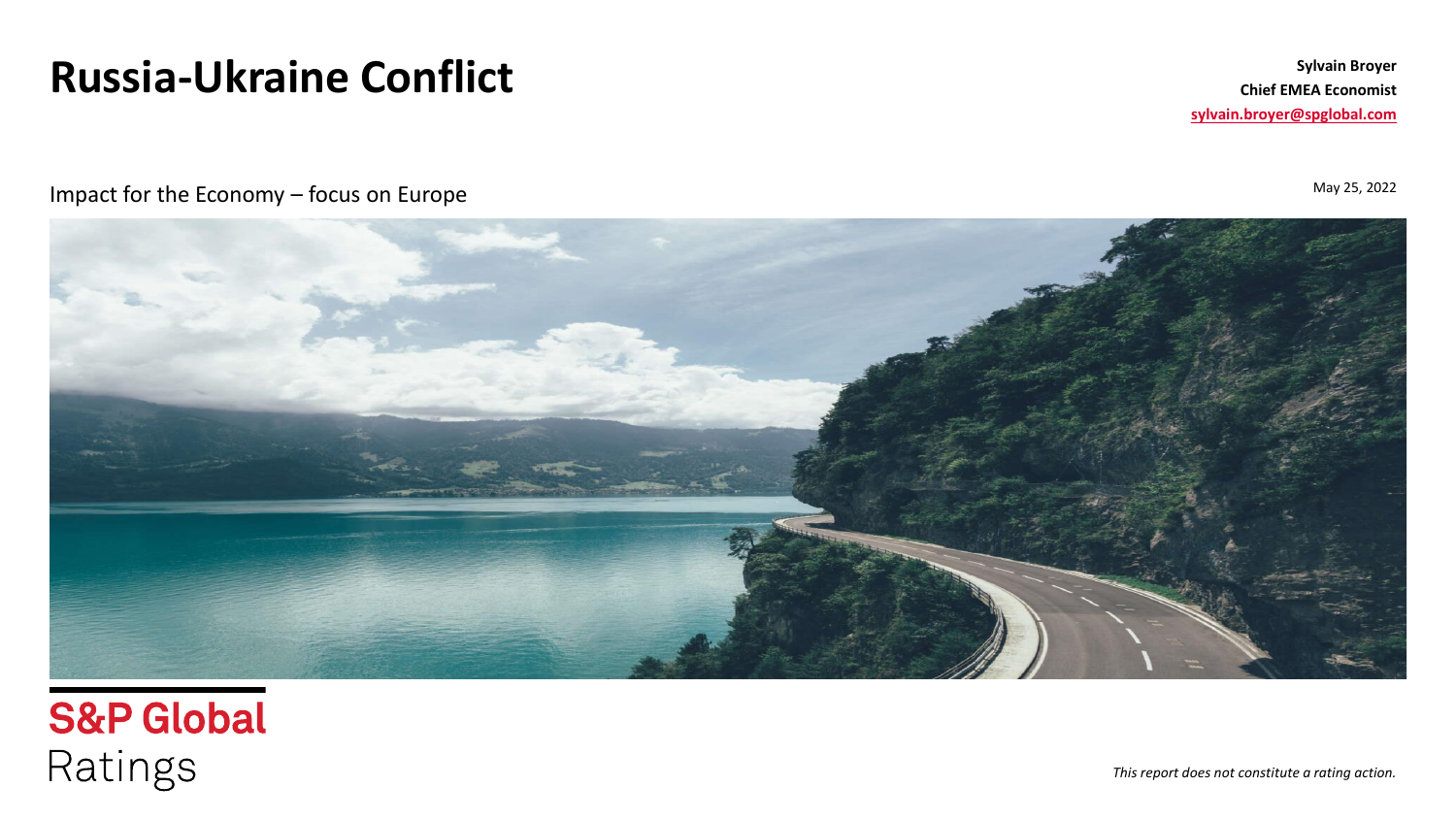# **Global Macro | Unusually large numbers of negative shocks before a complete recovery from Covid**

#### **Composite Index of Systemic Stress**



Source: ECB Copyright © 2022 by Standard & Poor's Financial Services LLC. All rights reserved.

- At the beginning of 2022, the effects of the **COVID-19**  pandemic were in retreat in most geographies and a strong rebound was on the cards.
- Two developments have altered this macro picture. One is **Russia's invasion of Ukraine** in late February. This sent energy and commodities prices (even) higher for (even) longer and put a dent in confidence, which was at high levels. The second is **inflation**, which has turned out to be higher, broader based, and more persistent than thought just a few quarters ago.
- More recently, macroeconomic conditions have continued to weaken due to **faster monetary policy normalization**, which will slow demand more than expected, and the **strict lockdowns in China**, which complicate supply issues.

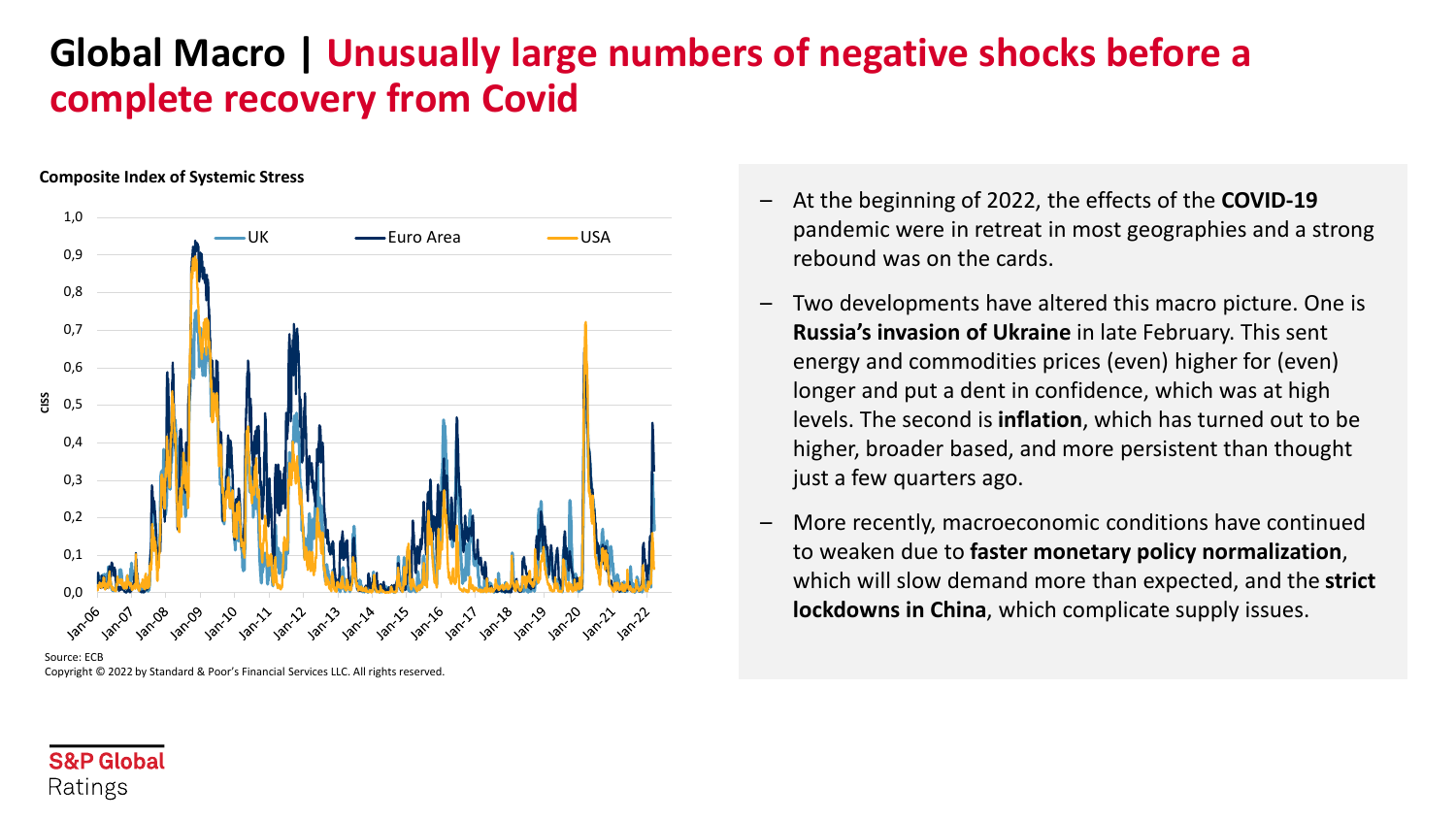# **Forecasts | Less growth, more inflation, and above all more uncertainty**



### **2022 Real GDP Growth Forecasts: Major Economies 2022 CPI Forecasts: Major Economies**



*Source: CEIC, S&P Global Economics; Oxford Economics*

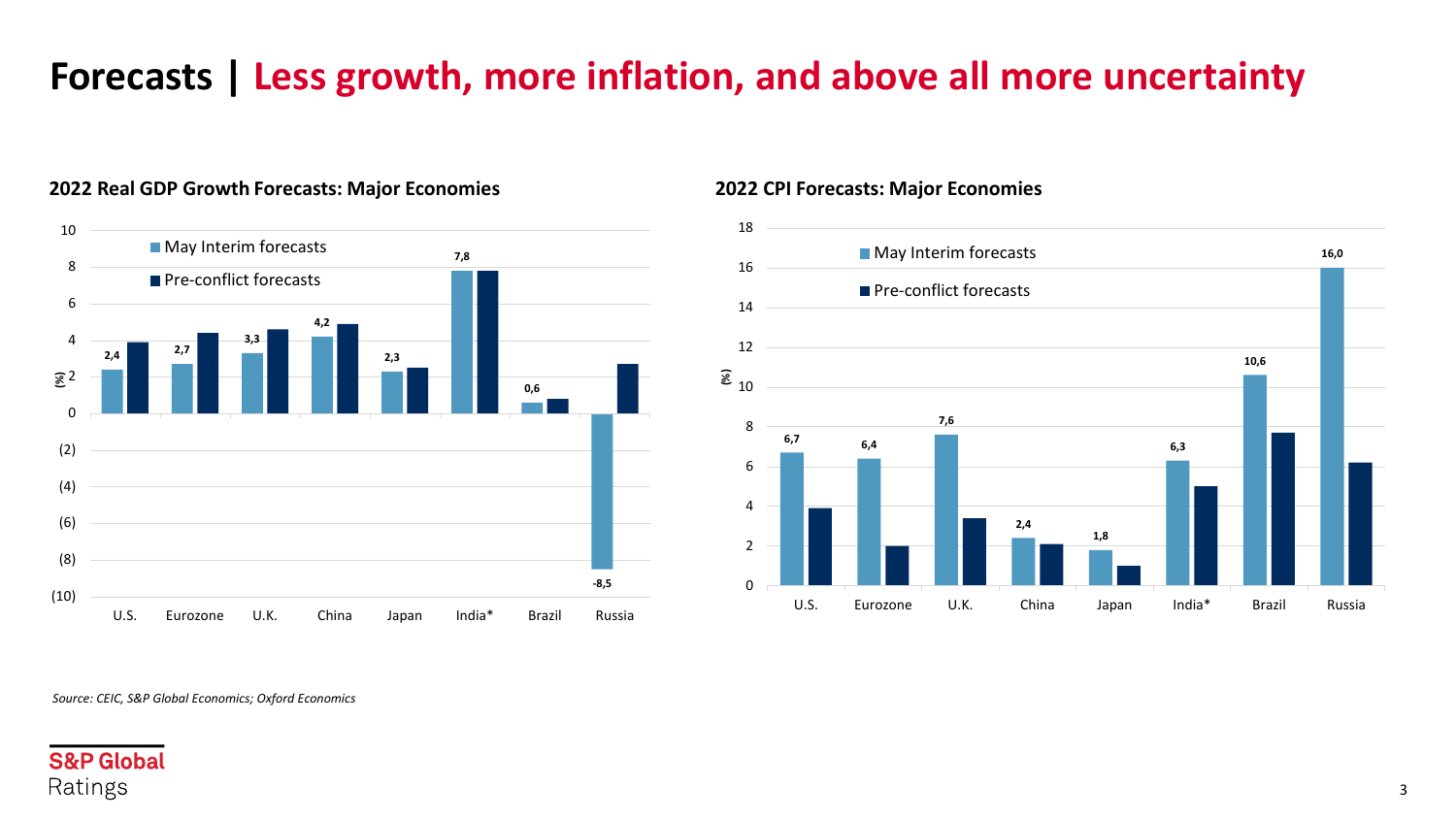# **Excess savings and fiscal policy help Europe cushion the price shock, at least temporarily**

- Supply shortages and dependency on Russia add to Europe's energy imports' bill. Extra-EU energy imports consist of 70% oil, 19% natural gas, 6% LNG and 3% coal. 25% of oil and 47% of natural gas comes from Russia
- For now, large excess savings that corporates and households have accumulated during the pandemic can cover this increased energy bill. But not for the lower deciles of the income distribution, and the pool of excess savings is not unlimited. Fiscal policy is working to mitigate the impact.



*Sources: Refinitiv, S&P Global Ratings.*

**S&P Global** 

Ratings

### **Import of Energy (% of GDP) Eurozone: net Lending / Borrowing (4Q sum, % of GDP)**

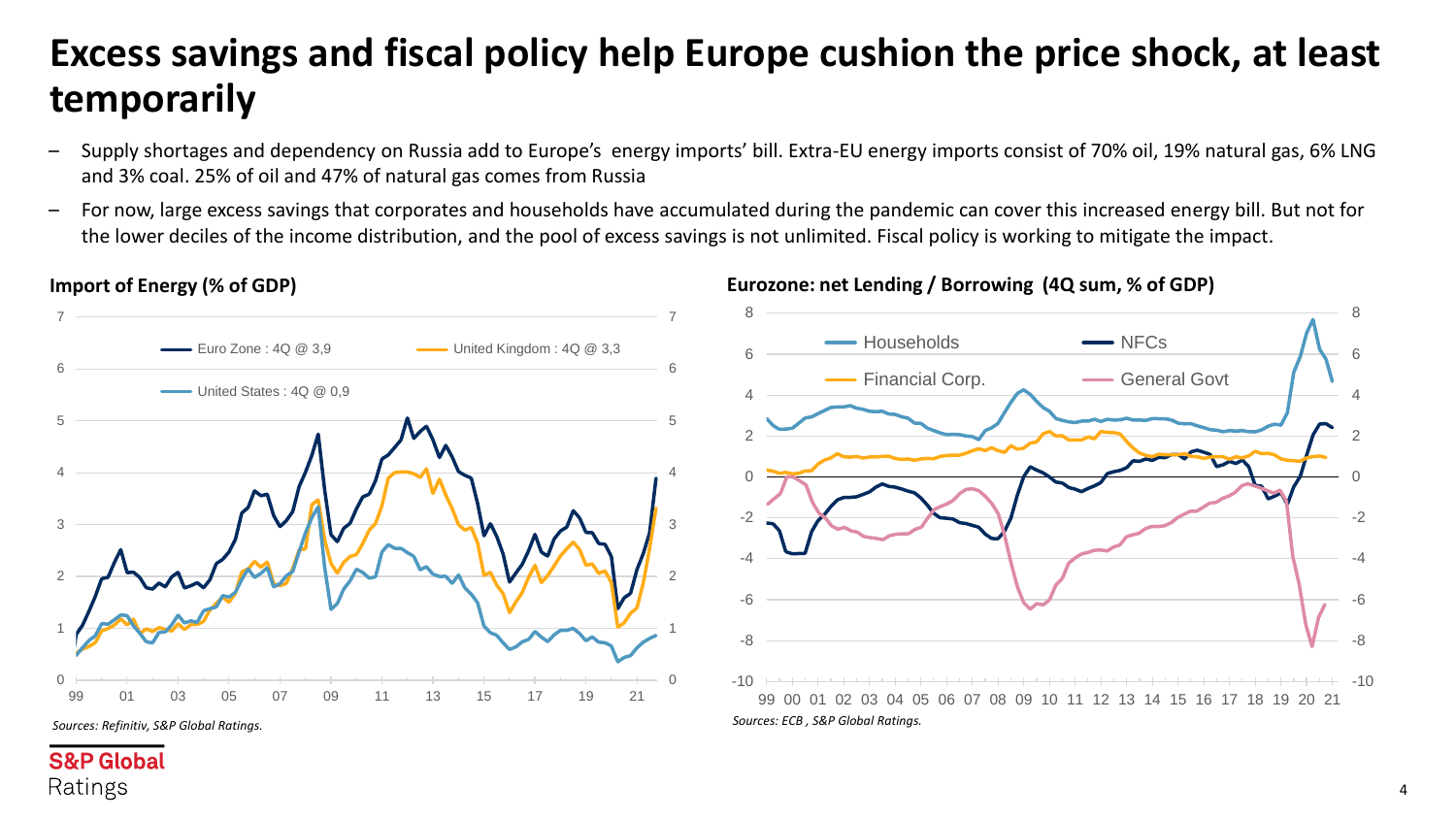# **The conflict in Ukraine is a game changer for commodity prices and supply chains**

- Supply bottlenecks were starting to ease ahead of the Ukraine conflict. Inventories in finished goods are still low but less than three months ago.
- The conflict in Ukraine is creating new price pressures on food and components from Eastern Europe that are embedded in West European productions. This will have an impact on consumer prices until next year at least.



*.*

# **Global Supply Chain Pressure Index Intermediary components from Russia that are embedded in European**

*Sources: S&P Global Ratings. Calculations are based on WIOD*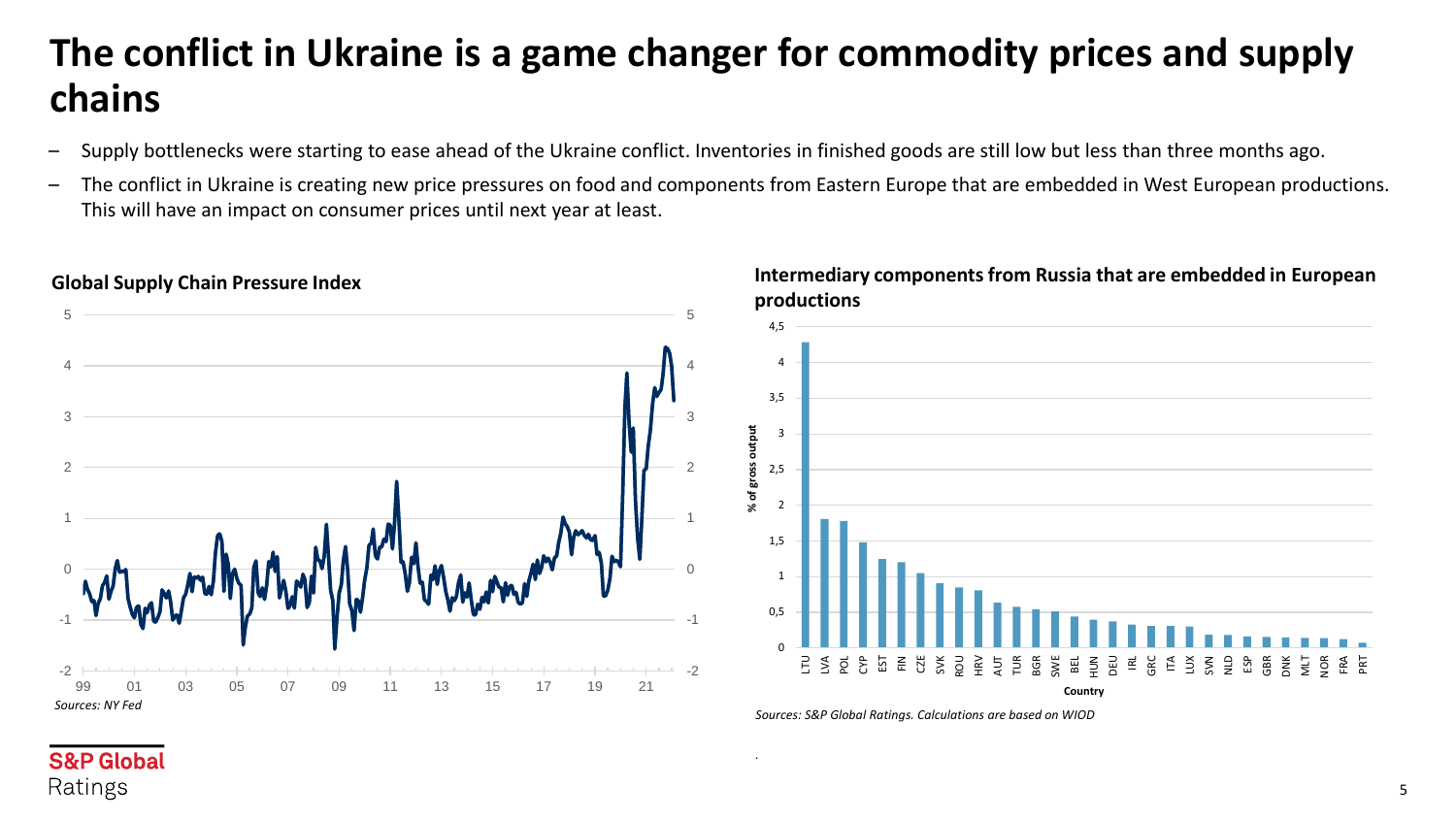# **Industrial Materials | Russia Is A Major Source Of Industrial Raw Materials and Minerals**



### **World Palladium Production By Country, 2021e World Platinum Production By Country, 2021e**



### **World Titanium Sponge Production By Country, 2021e World Potash Production By Country, 2021e**





*Source: USGS, World Steel Association*

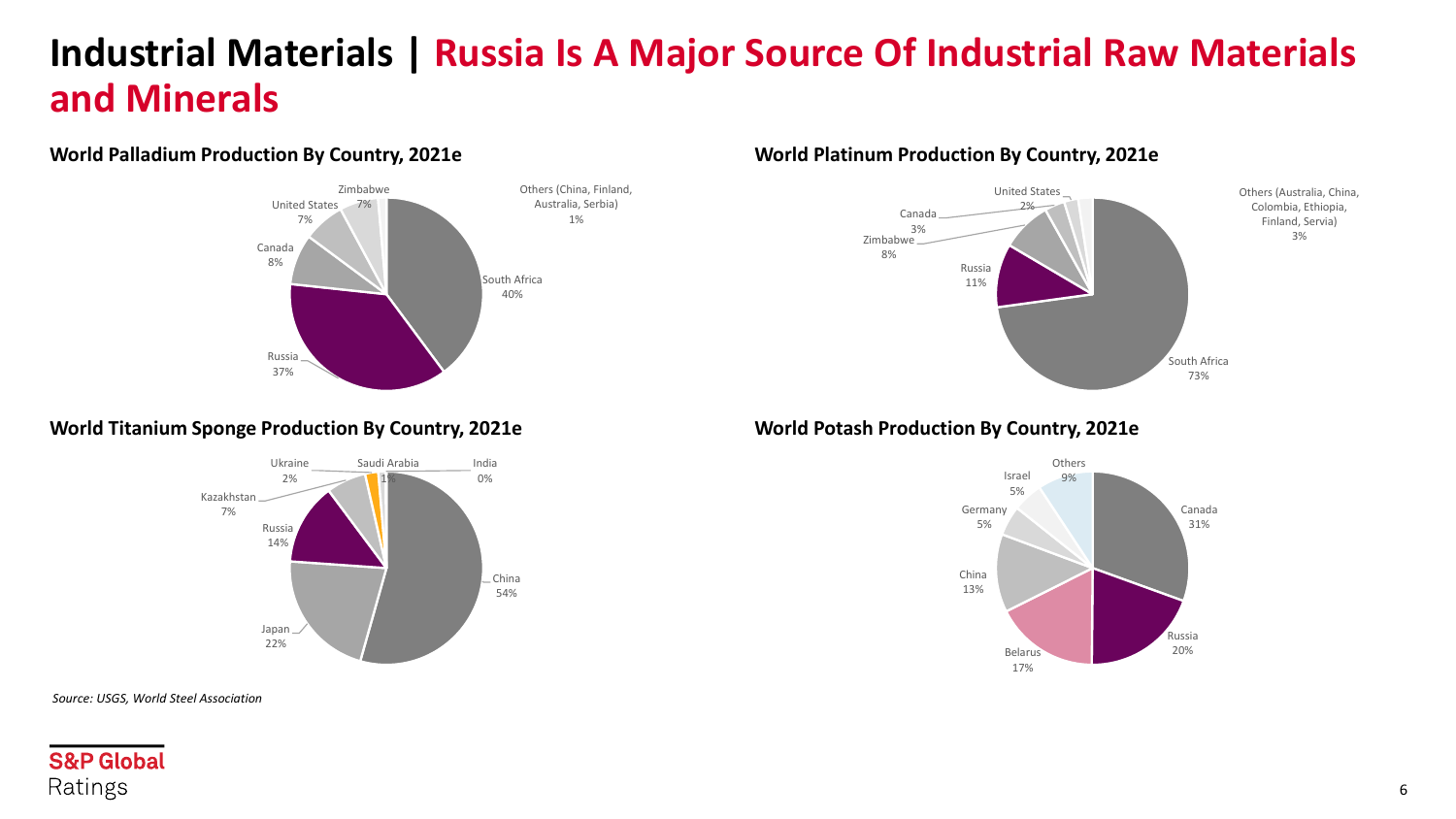# **Food and Agriculture | Ukraine and Russia Are Both Major Food Exporters**

### **Sunflower Seed Oil, World Exports, 2021/22e Barley, World Exports, 2021/22e**



### **Wheat Exporters: Share Of World Exports By Country, 2021/22e Wheat Futures Prices Have Surged To A Record High**







*Source: USDA, World Agricultural Outlook Board (WAOB). Shows estimates of production for growing season 2021/22 made in February prior to start of conflict.*

## **S&P Global** Ratings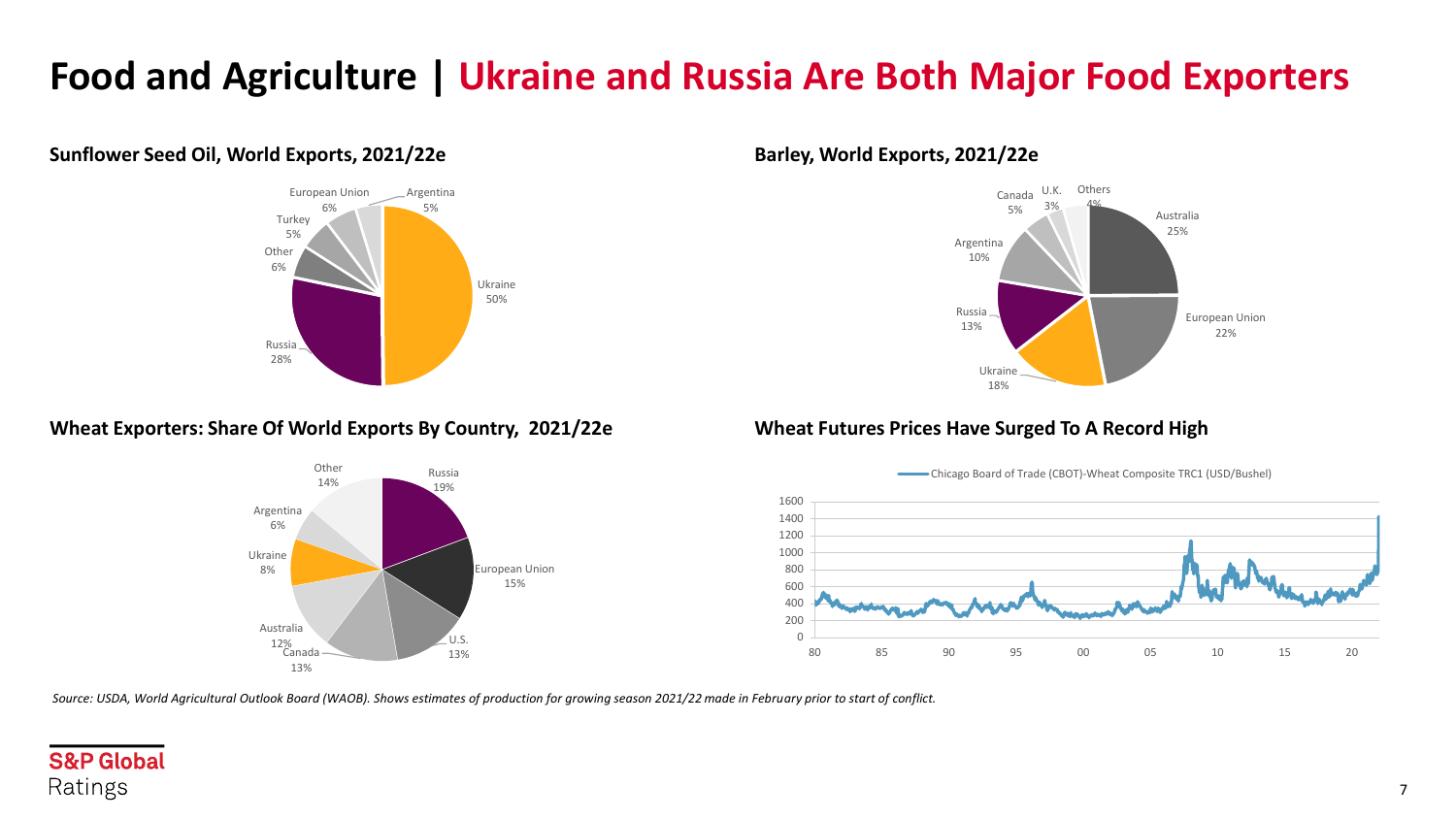# **Inflation might recede less than expected in the medium term, driven by the steady and broadening rise in commodities prices**

- Inflation is expected to have peaked and to recede slowly from now, unless the conflict escalades. Firming food inflation could however slow the process of disinflation.
- Skyrocketing commodity prices have been passed quicker than usual to the consumer. Things could change as consumers are facing a budget constraint.



### Eurozone headline inflation and main contributions (yoy, %) Compensation per hour, deflated by CPI (yoy, %)



### **S&P Global** Ratings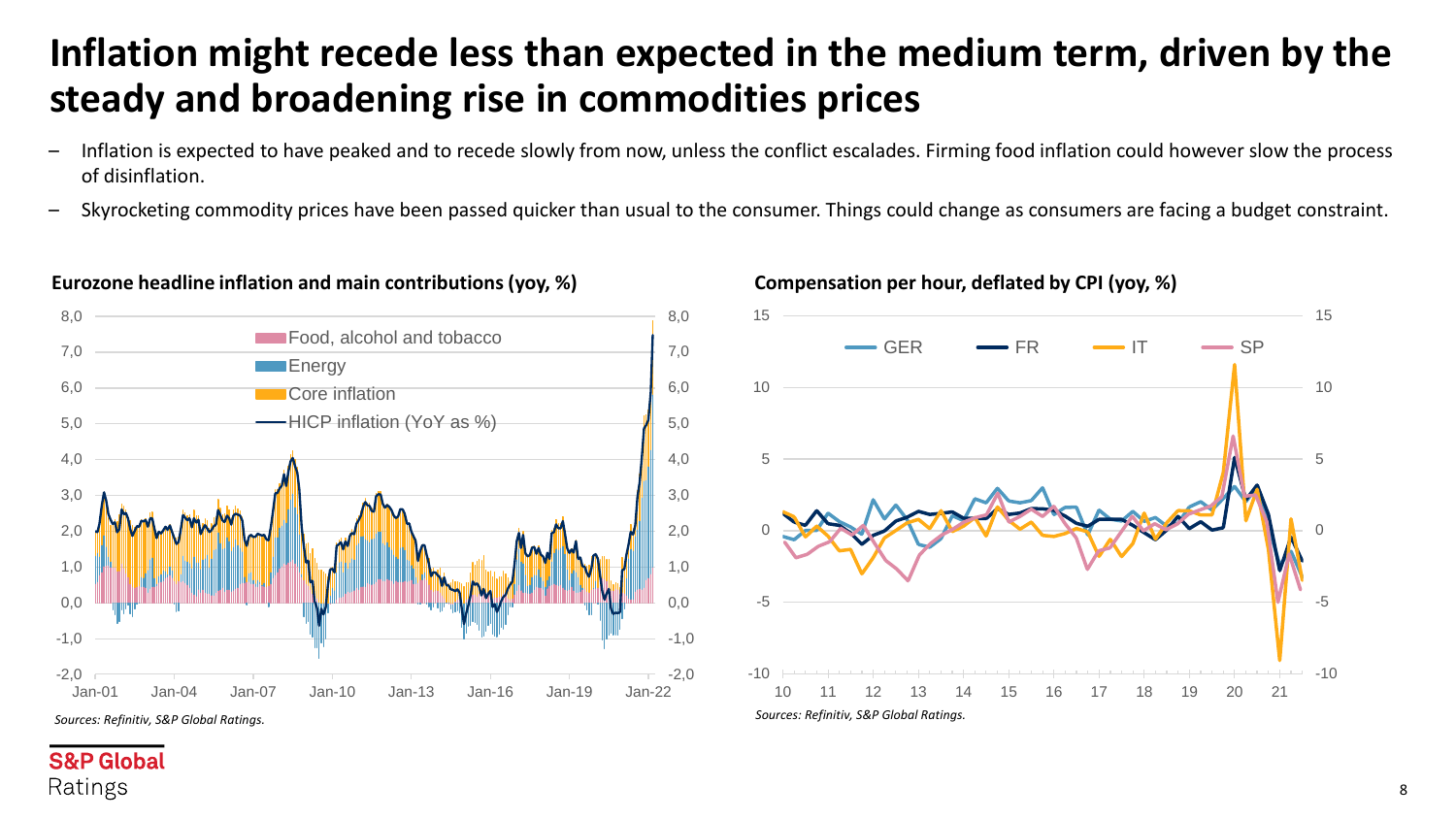# **Central banks are likely to keep different strategies to normalize monetary policy**

- **Fed**: six to seven rate hikes this year. Four more hikes possible next year. Fed Funds beyond the neutral rate of 2.5% in 2023. We expect the Fed to start reducing its balance sheet by selling mortgage-backed securities and Treasuries starting around mid-2022.
- **ECB:** With a negative price gap, fast tightening financial conditions and wage pressures likely to build up gradually, the ECB is expected to be gradual. A window of opportunity will open in July/September 2022. No outright sales of bonds are likely to be considered.
- **BoE:** expected to lift the bank rate further. Outright sales of government bonds might start in August. Outright sales of corporate bonds have started, with sales to be completed no earlier than towards the end of 2023.



### **Consumer price level and deviation from central bank target**

Ratings

### **The Eurozone policy mix is not yet divergent**



9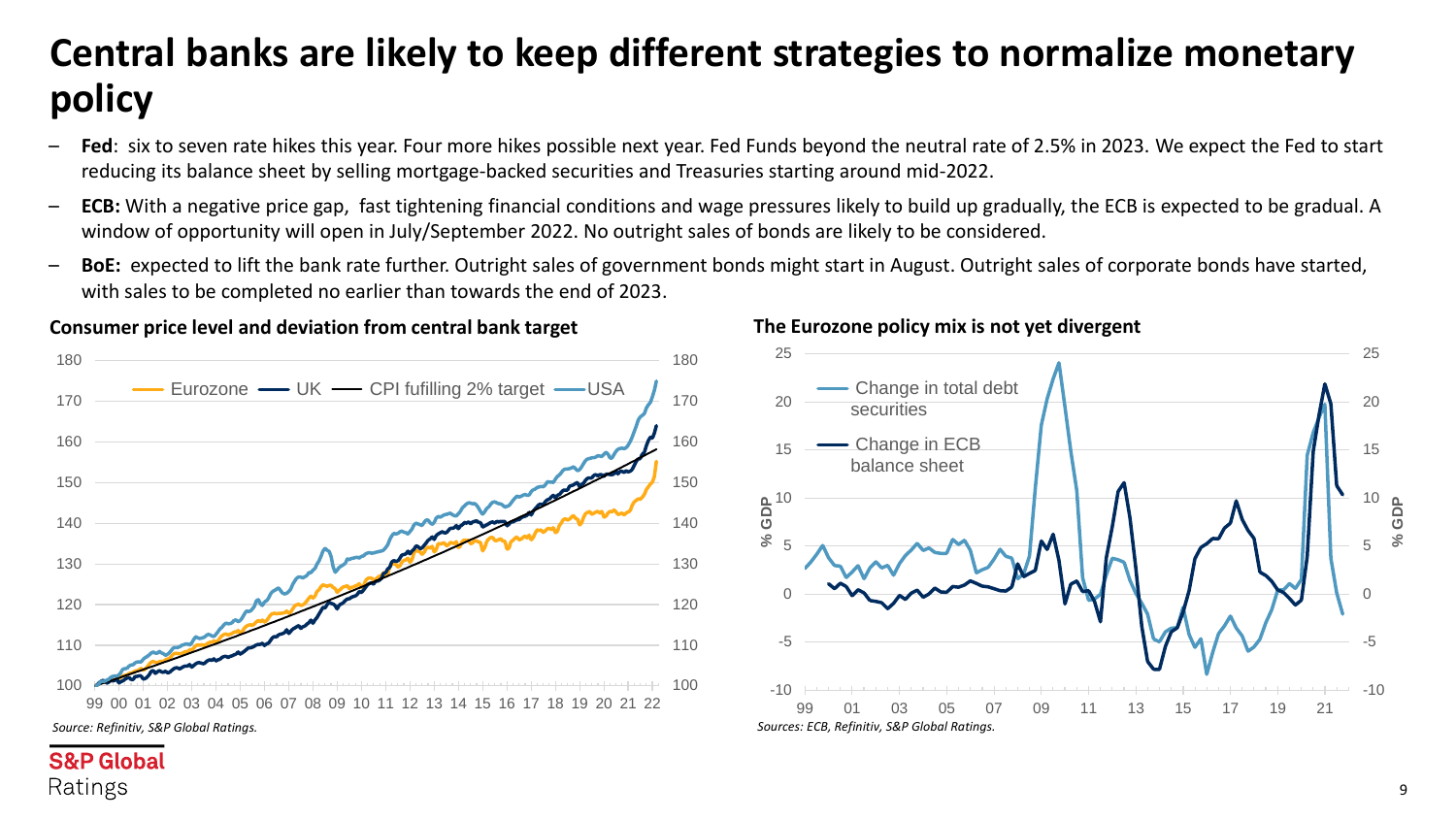# **The commodity price shock is income redistributive at the global level, with strong regional implications**

- *Higher energy prices are slightly negative for global growth*
- *The double whammy of energy and food price shock is negative for many G7 countries excl. the USA*

• *This is having implications for the USD* 





### Source: WTO (Food trade), ITC Trademap (Energy trade), Oxford Economics

(GDP)

Note: Argentina:AR; Australia: AU; Austria: AT; Belgium: BE; Brazil: BR; Bulgaria: BG; Canada: CA; Chile: CL; China: CN; Colombia: CO; Czech Republic: CZ; Denmark: DK; Egypt: EG; Finland: FI; France: FR; Germany: DE; Hong Kong: HK; Hungary: HU; India: IN; Indonesia: ID; Italy: IT; Japan: JP; Korea: KR; Malaysia: MY; Mexico: MX; Netherlands: NL; Peru: PE; Philippines: PH; Poland: PL; Portugal: PT; Singapore: SG; South Africa: ZA; Spain: ES; Sweden: SE; Switzerland: CH; Thailand: TH; Turkey: TR; United Kingdom: GB; United States: US; Vietnam: VN

**S&P Global** 

Ratings